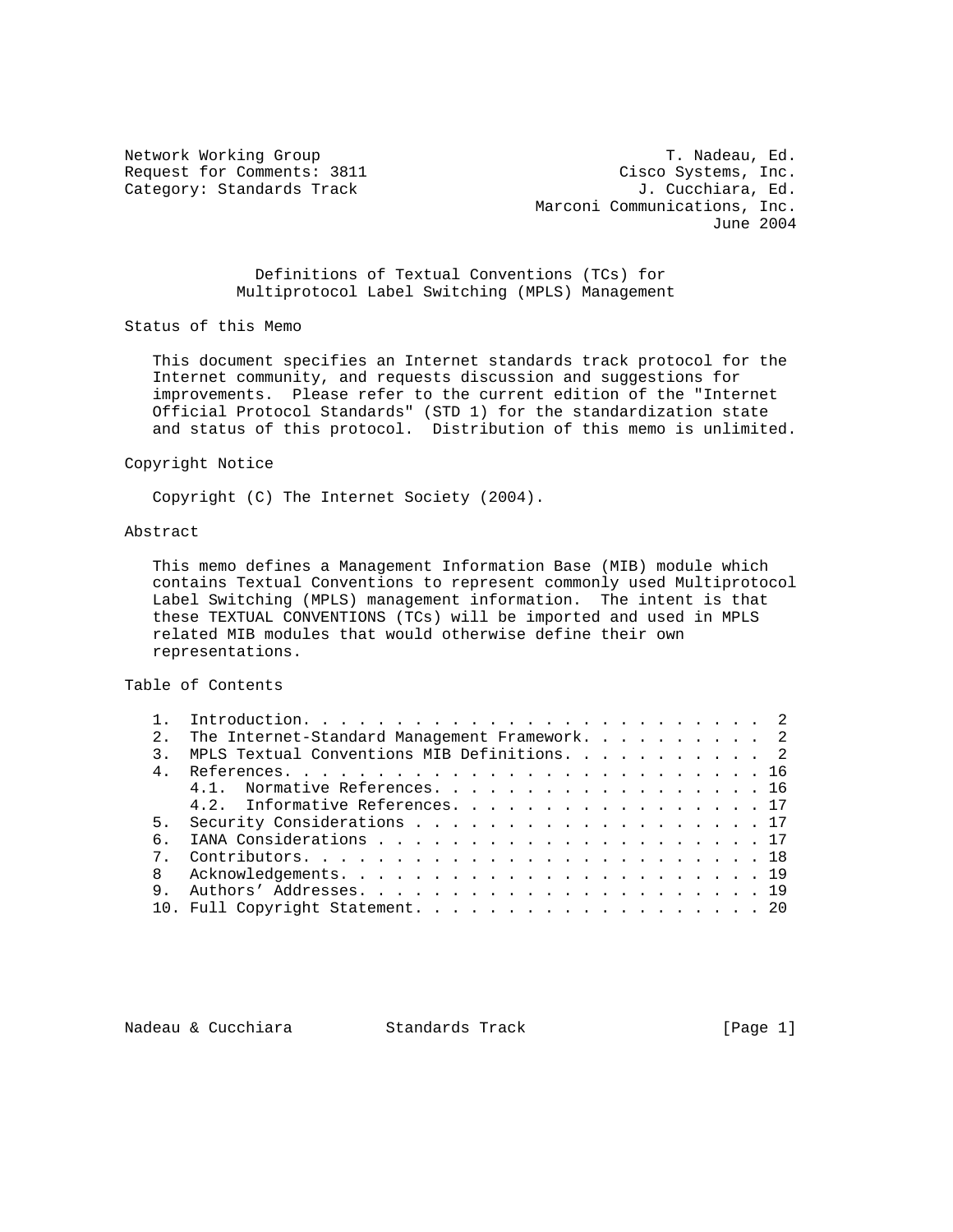1. Introduction

 This document defines a MIB module which contains Textual Conventions for Multiprotocol Label Switching (MPLS) networks. These Textual Conventions should be imported by MIB modules which manage MPLS networks.

 The key words "MUST", "MUST NOT", "REQUIRED", "SHALL", "SHALL NOT", "SHOULD", "SHOULD NOT", "RECOMMENDED", "MAY", and "OPTIONAL" in this document are to be interpreted as described in RFC 2119 [RFC2119].

For an introduction to the concepts of MPLS, see [RFC3031].

2. The Internet-Standard Management Framework

 For a detailed overview of the documents that describe the current Internet-Standard Management Framework, please refer to section 7 of RFC 3410 [RFC3410].

 Managed objects are accessed via a virtual information store, termed the Management Information Base or MIB. MIB objects are generally accessed through the Simple Network Management Protocol (SNMP). Objects in the MIB are defined using the mechanisms defined in the Structure of Management Information (SMI). This memo specifies a MIB module that is compliant to the SMIv2, which is described in STD 58, RFC 2578 [RFC2578], STD 58, RFC 2579 [RFC2579] and STD 58, RFC 2580 [RFC2580].

3. MPLS Textual Conventions MIB Definitions

MPLS-TC-STD-MIB DEFINITIONS ::= BEGIN

IMPORTS

| MODULE-IDENTITY,<br>Unsigned32, Integer32,<br>transmission              | FROM SNMPv2-SMI                                                                                    | $-- [RFC2578]$ |
|-------------------------------------------------------------------------|----------------------------------------------------------------------------------------------------|----------------|
| TEXTUAL-CONVENTION<br>FROM SNMPv2-TC;                                   |                                                                                                    | $-- [RFC2579]$ |
| mplsTCStdMIB MODULE-IDENTITY<br>ORGANIZATION<br>Group."<br>CONTACT-INFO | LAST-UPDATED "2004060300002" -- June 3, 2004<br>"IETF Multiprotocol Label Switching (MPLS) Working |                |
| $\mathbf{u}$                                                            | Thomas D. Nadeau                                                                                   |                |

Nadeau & Cucchiara Standards Track [Page 2]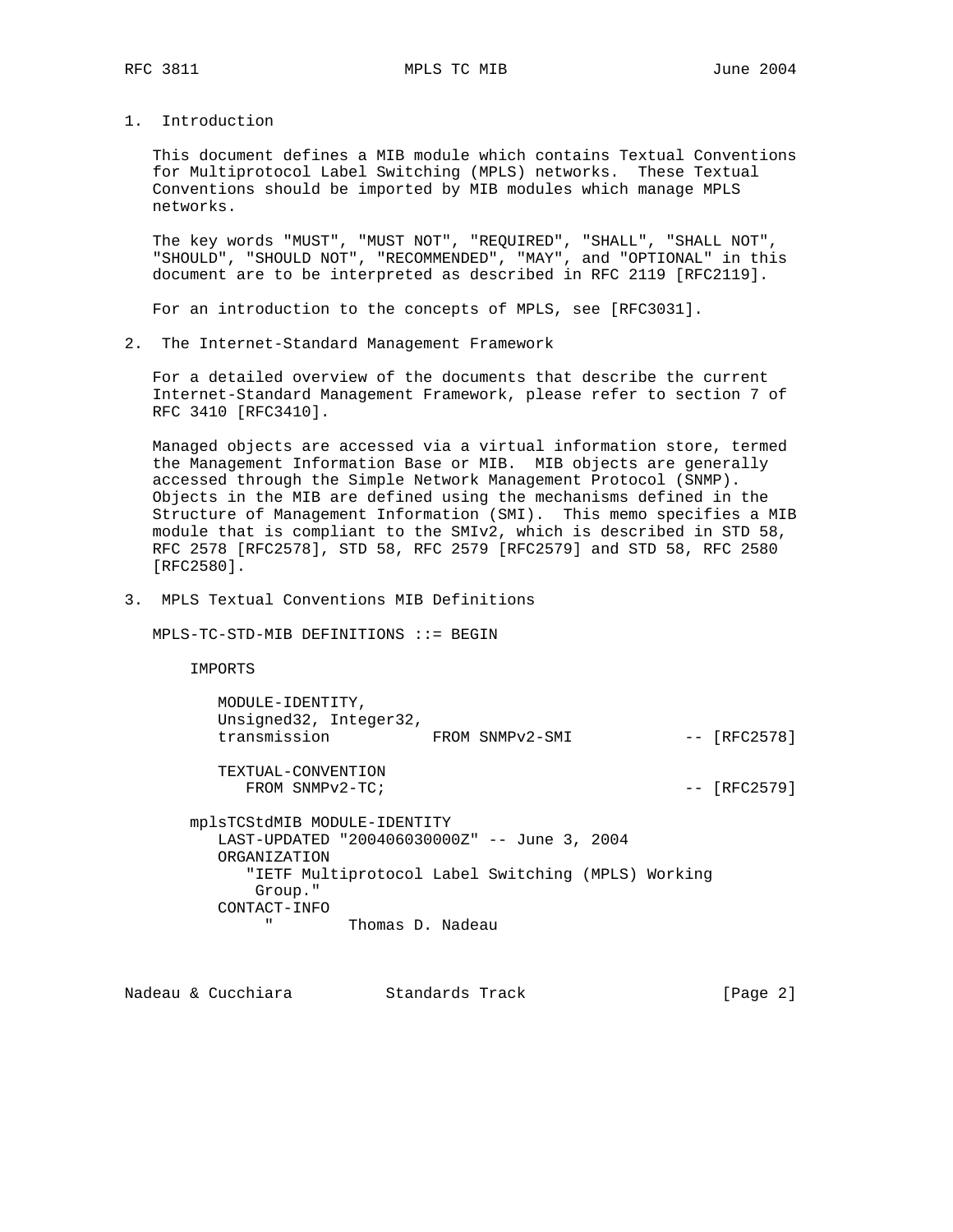Cisco Systems, Inc. tnadeau@cisco.com

 Joan Cucchiara Marconi Communications, Inc. jcucchiara@mindspring.com

 Cheenu Srinivasan Bloomberg L.P. cheenu@bloomberg.net

 Arun Viswanathan Force10 Networks, Inc. arunv@force10networks.com

 Hans Sjostrand ipUnplugged hans@ipunplugged.com

 Kireeti Kompella Juniper Networks kireeti@juniper.net

 Email comments to the MPLS WG Mailing List at mpls@uu.net." DESCRIPTION "Copyright (C) The Internet Society (2004). The initial version of this MIB module was published in RFC 3811. For full legal notices see the RFC itself or see: http://www.ietf.org/copyrights/ianamib.html

 This MIB module defines TEXTUAL-CONVENTIONs for concepts used in Multiprotocol Label Switching (MPLS) networks."

 REVISION "200406030000Z" -- June 3, 2004 DESCRIPTION "Initial version published as part of RFC 3811."

 $::= \{ mplsStdMIB 1 \}$ 

mplsStdMIB OBJECT IDENTIFIER

 $::=$  { transmission 166 }

 MplsAtmVcIdentifier ::= TEXTUAL-CONVENTION DISPLAY-HINT "d"

Nadeau & Cucchiara Standards Track [Page 3]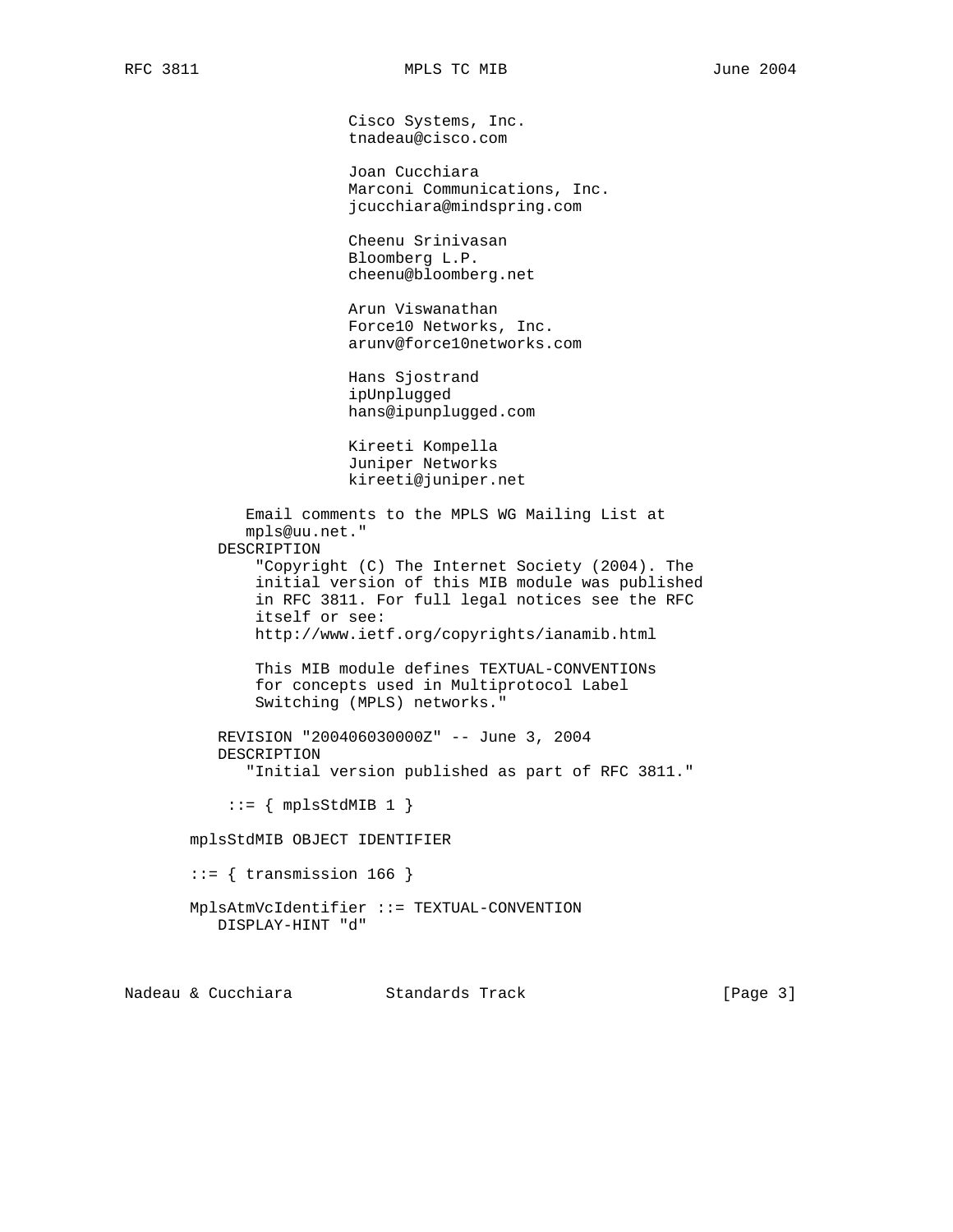STATUS current DESCRIPTION "A Label Switching Router (LSR) that creates LDP sessions on ATM interfaces uses the VCI or VPI/VCI field to hold the LDP Label. VCI values MUST NOT be in the 0-31 range. The values 0 to 31 are reserved for other uses by the ITU and ATM Forum. The value of 32 can only be used for the Control VC, although values greater than 32 could be configured for the Control VC. If a value from 0 to 31 is used for a VCI the management entity controlling the LDP subsystem should reject this with an inconsistentValue error. Also, if the value of 32 is used for a VC which is NOT the Control VC, this should result in an inconsistentValue error." REFERENCE "MPLS using LDP and ATM VC Switching, RFC3035." SYNTAX Integer32 (32..65535) MplsBitRate ::= TEXTUAL-CONVENTION DISPLAY-HINT "d" STATUS current DESCRIPTION "If the value of this object is greater than zero, then this represents the bandwidth of this MPLS interface (or Label Switched Path) in units of '1,000 bits per second'. The value, when greater than zero, represents the bandwidth of this MPLS interface (rounded to the nearest 1,000) in units of 1,000 bits per second. If the bandwidth of the MPLS interface is between  $((n * 1000) - 500)$  and  $((n * 1000) + 499)$ , the value of this object is n, such that  $n > 0$ . If the value of this object is 0 (zero), this means that the traffic over this MPLS interface is considered to be best effort." SYNTAX Unsigned32 (0|1..4294967295) MplsBurstSize ::= TEXTUAL-CONVENTION

```
 DISPLAY-HINT "d"
```
Nadeau & Cucchiara Standards Track [Page 4]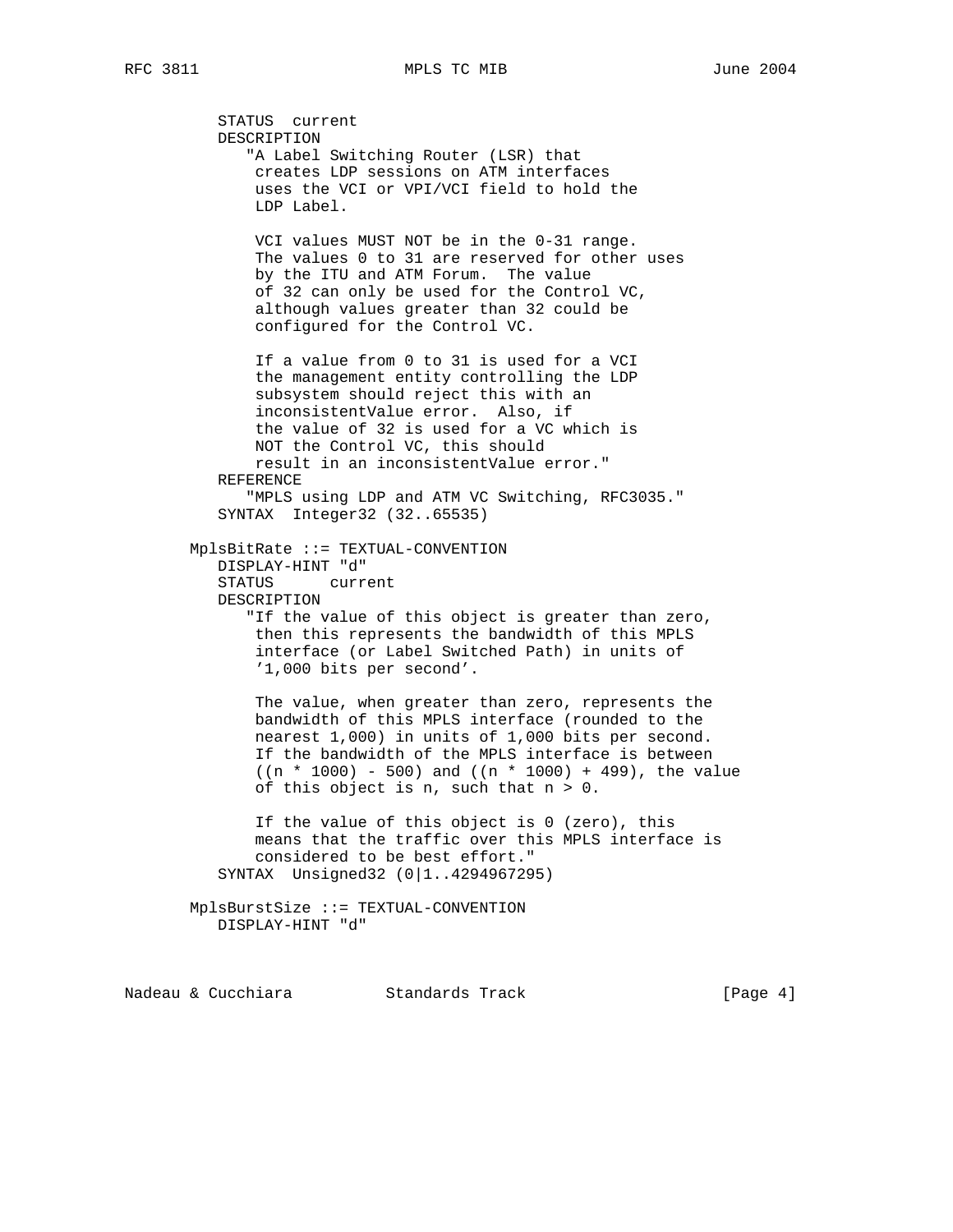STATUS current DESCRIPTION "The number of octets of MPLS data that the stream may send back-to-back without concern for policing. The value of zero indicates that an implementation does not support Burst Size." SYNTAX Unsigned32 (0..4294967295) MplsExtendedTunnelId ::= TEXTUAL-CONVENTION STATUS current DESCRIPTION "A unique identifier for an MPLS Tunnel. This may represent an IPv4 address of the ingress or egress LSR for the tunnel. This value is derived from the Extended Tunnel Id in RSVP or the Ingress Router ID for CR-LDP." REFERENCE "RSVP-TE: Extensions to RSVP for LSP Tunnels, [RFC3209]. Constraint-Based LSP Setup using LDP, [RFC3212]." SYNTAX Unsigned32(0..4294967295) MplsLabel ::= TEXTUAL-CONVENTION STATUS current DESCRIPTION "This value represents an MPLS label as defined in [RFC3031], [RFC3032], [RFC3034], [RFC3035] and [RFC3471]. The label contents are specific to the label being represented, such as: \* The label carried in an MPLS shim header (for LDP this is the Generic Label) is a 20-bit number represented by 4 octets. Bits 0-19 contain a label or a reserved label value. Bits 20-31 MUST be zero. The following is quoted directly from [RFC3032]. There are several reserved label values: i. A value of 0 represents the 'IPv4 Explicit NULL Label'. This label value is only legal at the bottom of the label stack. It indicates that the label stack must be popped, and the forwarding of the packet must then be based on the

Nadeau & Cucchiara Standards Track [Page 5]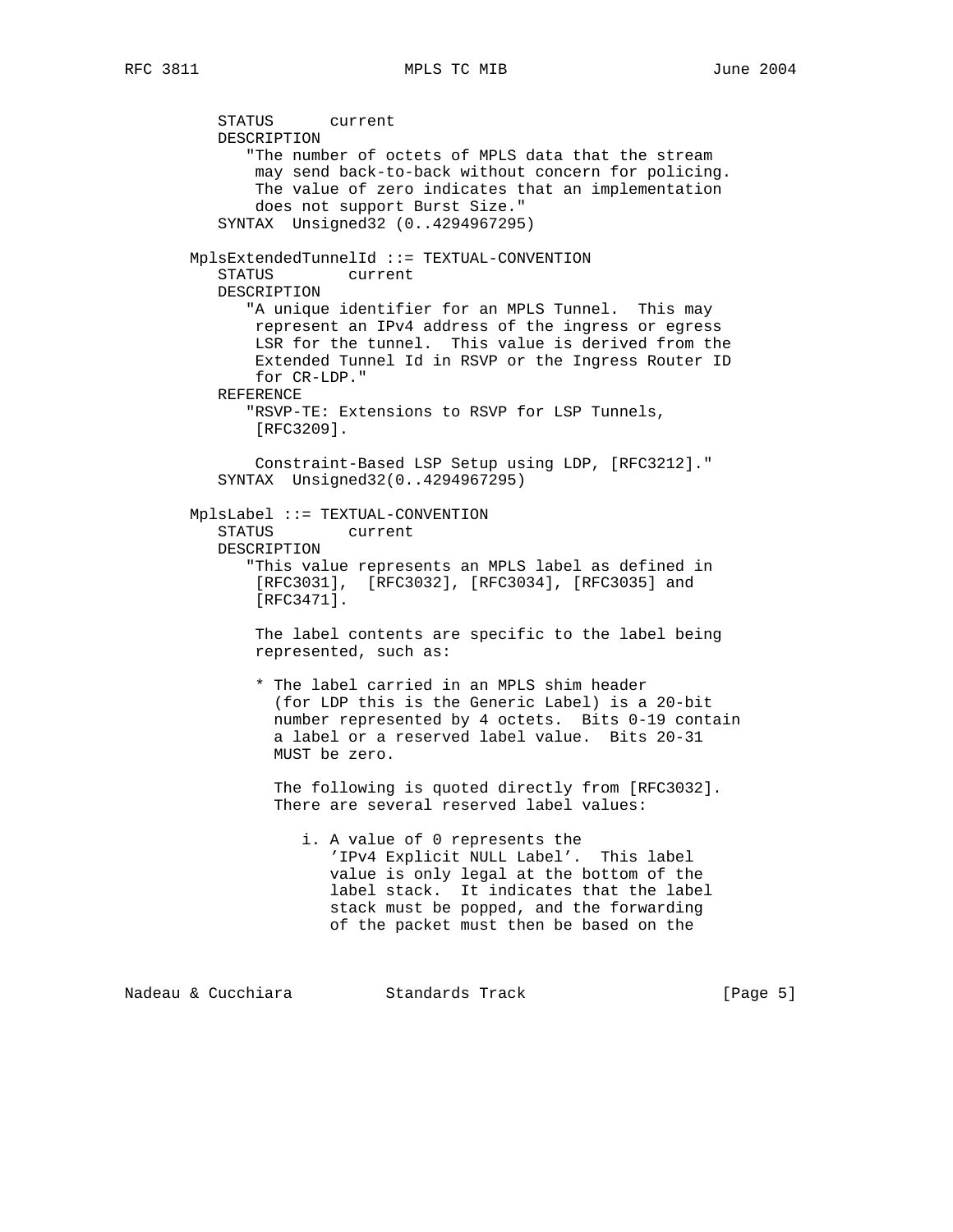IPv4 header.

- ii. A value of 1 represents the 'Router Alert Label'. This label value is legal anywhere in the label stack except at the bottom. When a received packet contains this label value at the top of the label stack, it is delivered to a local software module for processing. The actual forwarding of the packet is determined by the label beneath it in the stack. However, if the packet is forwarded further, the Router Alert Label should be pushed back onto the label stack before forwarding. The use of this label is analogous to the use of the 'Router Alert Option' in IP packets [RFC2113]. Since this label cannot occur at the bottom of the stack, it is not associated with a particular network layer protocol.
- iii. A value of 2 represents the 'IPv6 Explicit NULL Label'. This label value is only legal at the bottom of the label stack. It indicates that the label stack must be popped, and the forwarding of the packet must then be based on the IPv6 header.
- iv. A value of 3 represents the 'Implicit NULL Label'. This is a label that an LSR may assign and distribute, but which never actually appears in the encapsulation. When an LSR would otherwise replace the label at the top of the stack with a new label, but the new label is 'Implicit NULL', the LSR will pop the stack instead of doing the replacement. Although this value may never appear in the encapsulation, it needs to be specified in the Label Distribution Protocol, so a value is reserved.

v. Values 4-15 are reserved.

\* The frame relay label can be either 10-bits or

|  | Nadeau & Cucchiara | Standards Track | [Page 6] |  |
|--|--------------------|-----------------|----------|--|
|--|--------------------|-----------------|----------|--|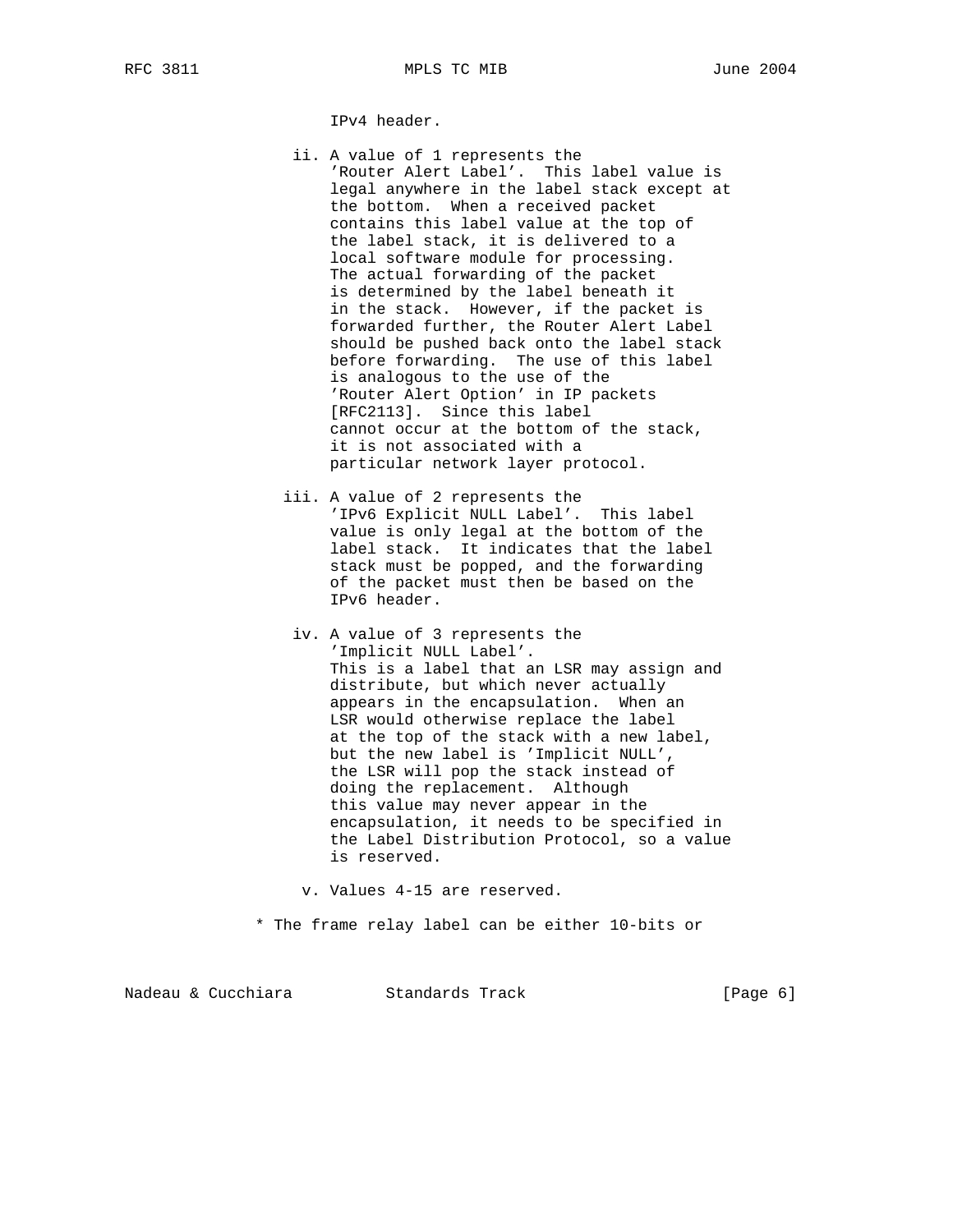23-bits depending on the DLCI field size and the upper 22-bits or upper 9-bits must be zero, respectively. \* For an ATM label the lower 16-bits represents the VCI, the next 12-bits represents the VPI and the remaining bits MUST be zero. \* The Generalized-MPLS (GMPLS) label contains a value greater than 2^24-1 and used in GMPLS as defined in [RFC3471]." REFERENCE "Multiprotocol Label Switching Architecture, RFC3031. MPLS Label Stack Encoding, [RFC3032]. Use of Label Switching on Frame Relay Networks, RFC3034. MPLS using LDP and ATM VC Switching, RFC3035. Generalized Multiprotocol Label Switching (GMPLS) Architecture, [RFC3471]." SYNTAX Unsigned32 (0..4294967295) MplsLabelDistributionMethod ::= TEXTUAL-CONVENTION STATUS current DESCRIPTION "The label distribution method which is also called the label advertisement mode [RFC3036]. Each interface on an LSR is configured to operate in either Downstream Unsolicited or Downstream on Demand." REFERENCE "Multiprotocol Label Switching Architecture, RFC3031. LDP Specification, RFC3036, Section 2.6.3." SYNTAX INTEGER { downstreamOnDemand(1), downstreamUnsolicited(2)<br>} } MplsLdpIdentifier ::= TEXTUAL-CONVENTION DISPLAY-HINT "1d.1d.1d.1d:2d" STATUS current DESCRIPTION "The LDP identifier is a six octet

Nadeau & Cucchiara Standards Track [Page 7]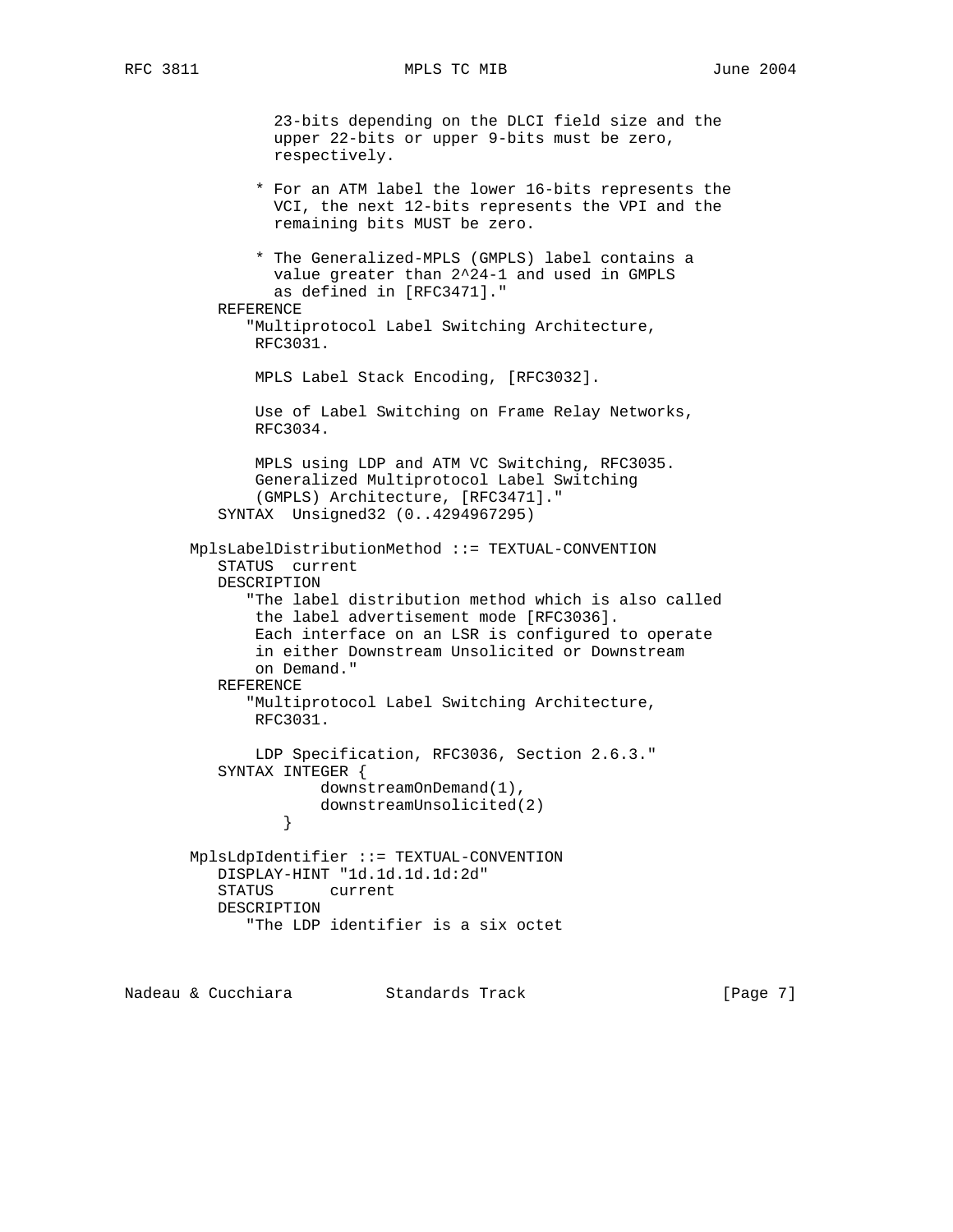```
 quantity which is used to identify a
               Label Switching Router (LSR) label space.
               The first four octets identify the LSR and
               must be a globally unique value, such as a
               32-bit router ID assigned to the LSR, and the
               last two octets identify a specific label
               space within the LSR."
           SYNTAX OCTET STRING (SIZE (6))
        MplsLsrIdentifier ::= TEXTUAL-CONVENTION
           STATUS current
           DESCRIPTION
              "The Label Switching Router (LSR) identifier is the
               first 4 bytes of the Label Distribution Protocol
               (LDP) identifier."
           SYNTAX OCTET STRING (SIZE (4))
        MplsLdpLabelType ::= TEXTUAL-CONVENTION
           STATUS current
           DESCRIPTION
              "The Layer 2 label types which are defined for MPLS
              LDP and/or CR-LDP are generic(1), atm(2), or
               frameRelay(3)."
           SYNTAX INTEGER {
                     generic(1),
                    atm(2),
                    frameRelay(3)
 }
        MplsLSPID ::= TEXTUAL-CONVENTION
           STATUS current
           DESCRIPTION
              "A unique identifier within an MPLS network that is
               assigned to each LSP. This is assigned at the head
               end of the LSP and can be used by all LSRs
               to identify this LSP. This value is piggybacked by
               the signaling protocol when this LSP is signaled
               within the network. This identifier can then be
               used at each LSR to identify which labels are
               being swapped to other labels for this LSP. This
               object can also be used to disambiguate LSPs that
               share the same RSVP sessions between the same
               source and destination.
               For LSPs established using CR-LDP, the LSPID is
               composed of the ingress LSR Router ID (or any of
               its own IPv4 addresses) and a locally unique
               CR-LSP ID to that LSR. The first two bytes carry
Nadeau & Cucchiara             Standards Track                     [Page 8]
```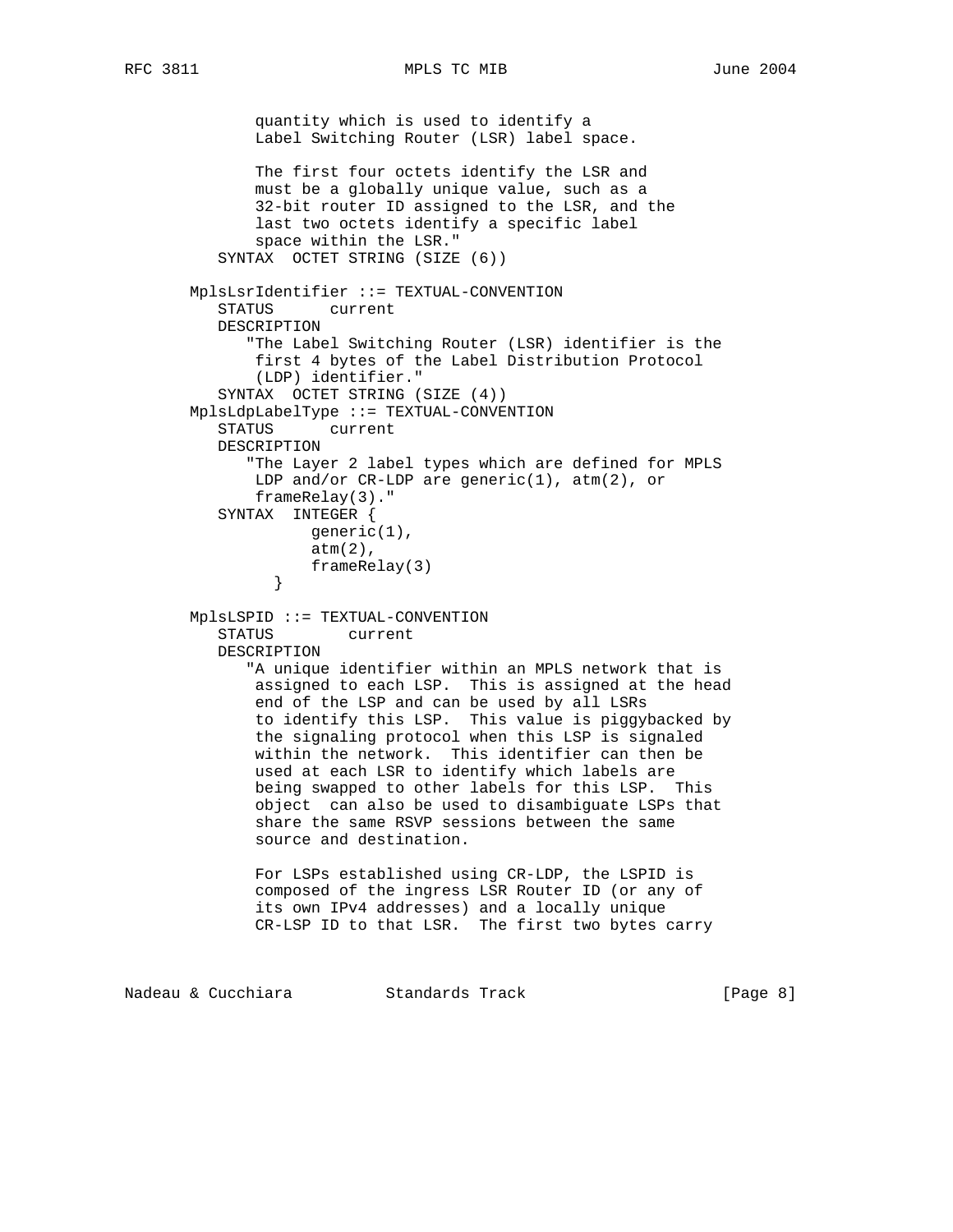the CR-LSPID, and the remaining 4 bytes carry the Router ID. The LSPID is useful in network management, in CR-LSP repair, and in using an already established CR-LSP as a hop in an ER-TLV. For LSPs signaled using RSVP-TE, the LSP ID is defined as a 16-bit (2 byte) identifier used in the SENDER\_TEMPLATE and the FILTER\_SPEC that can be changed to allow a sender to share resources with itself. The length of this object should only be 2 or 6 bytes. If the length of this octet string is 2 bytes, then it must identify an RSVP-TE LSPID, or it is 6 bytes, it must contain a CR-LDP LSPID." REFERENCE "RSVP-TE: Extensions to RSVP for LSP Tunnels, [RFC3209]. Constraint-Based LSP Setup using LDP, [RFC3212]." SYNTAX OCTET STRING (SIZE (2|6)) MplsLspType ::= TEXTUAL-CONVENTION STATUS current DESCRIPTION "Types of Label Switch Paths (LSPs) on a Label Switching Router (LSR) or a Label Edge Router (LER) are:  $unknown(1)$  -- if the LSP is not known to be one of the following. terminatingLsp(2) -- if the LSP terminates on the LSR/LER, then this is an egressing LSP which ends on the LSR/LER, originatingLsp(3) -- if the LSP originates from this LSR/LER, then this is an ingressing LSP which is the head-end of the LSP, crossConnectingLsp(4) -- if the LSP ingresses and egresses on the LSR, then it is cross-connecting on that

Nadeau & Cucchiara Standards Track [Page 9]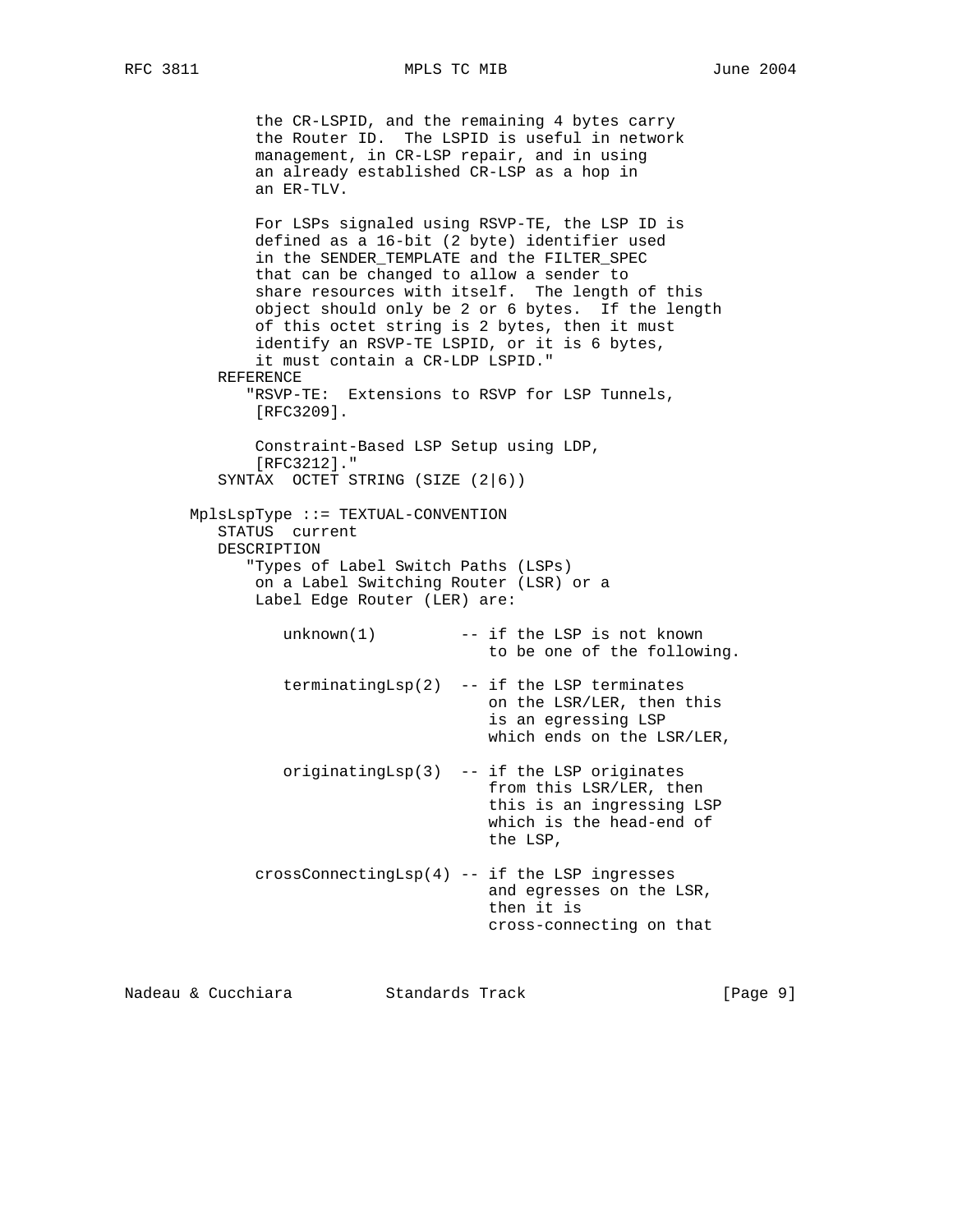LSR." SYNTAX INTEGER { unknown(1), terminatingLsp(2), originatingLsp(3), crossConnectingLsp(4)<br>} } MplsOwner ::= TEXTUAL-CONVENTION STATUS current DESCRIPTION "This object indicates the local network management subsystem that originally created the object(s) in question. The values of this enumeration are defined as follows: unknown(1) - the local network management subsystem cannot discern which component created the object. other(2) - the local network management subsystem is able to discern which component created the object, but the component is not listed within the following choices, e.g., command line interface (cli). snmp(3) - The Simple Network Management Protocol was used to configure this object initially. ldp(4) - The Label Distribution Protocol was used to configure this object initially. crldp(5) - The Constraint-Based Label Distribution Protocol was used to configure this object initially. rsvpTe(6) - The Resource Reservation Protocol was used to configure this object initially. policyAgent(7) - A policy agent (perhaps in combination with one of the above protocols) was used to configure this object initially. An object created by any of the above choices MAY be modified or destroyed by the same or a different choice." SYNTAX INTEGER { unknown(1),

Nadeau & Cucchiara Standards Track [Page 10]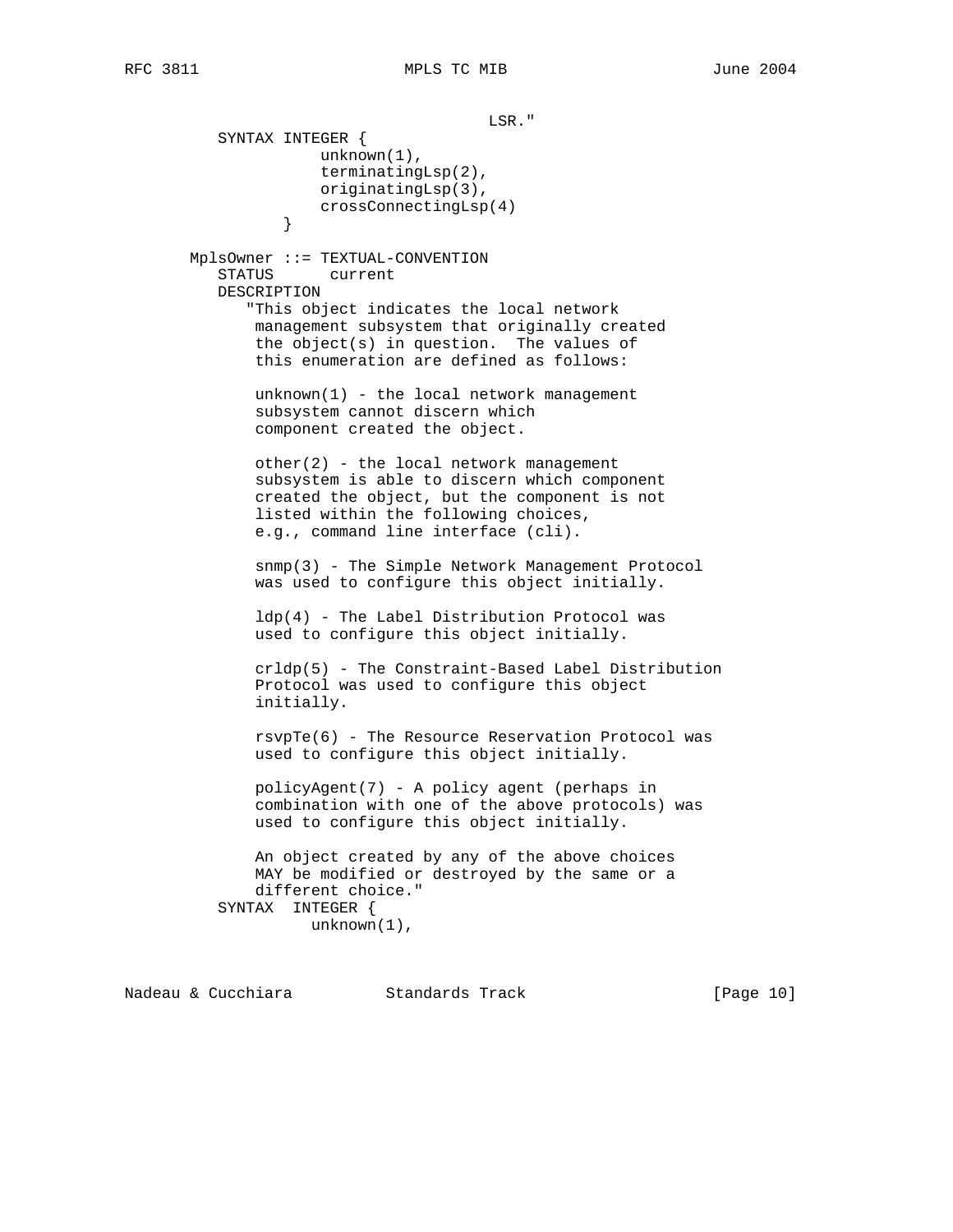```
 other(2),
                    snmp(3),
                   ldp(4),
                    crldp(5),
                    rsvpTe(6),
                policyAgent(7)<br>}
 }
       MplsPathIndexOrZero ::= TEXTUAL-CONVENTION
          STATUS current
          DESCRIPTION
              "A unique identifier used to identify a specific
              path used by a tunnel. A value of 0 (zero) means
              that no path is in use."
          SYNTAX Unsigned32(0..4294967295)
       MplsPathIndex ::= TEXTUAL-CONVENTION
          STATUS current
          DESCRIPTION
              "A unique value to index (by Path number) an
              entry in a table."
          SYNTAX Unsigned32(1..4294967295)
       MplsRetentionMode ::= TEXTUAL-CONVENTION
          STATUS current
          DESCRIPTION
              "The label retention mode which specifies whether
              an LSR maintains a label binding for a FEC
              learned from a neighbor that is not its next hop
              for the FEC.
              If the value is conservative(1) then advertised
              label mappings are retained only if they will be
              used to forward packets, i.e., if label came from
              a valid next hop.
              If the value is liberal(2) then all advertised
              label mappings are retained whether they are from
              a valid next hop or not."
          REFERENCE
              "Multiprotocol Label Switching Architecture,
              RFC3031.
              LDP Specification, RFC3036, Section 2.6.2."
          SYNTAX INTEGER {
                     conservative(1),
                 liberal(2)<br>}
 }
```
Nadeau & Cucchiara Standards Track [Page 11]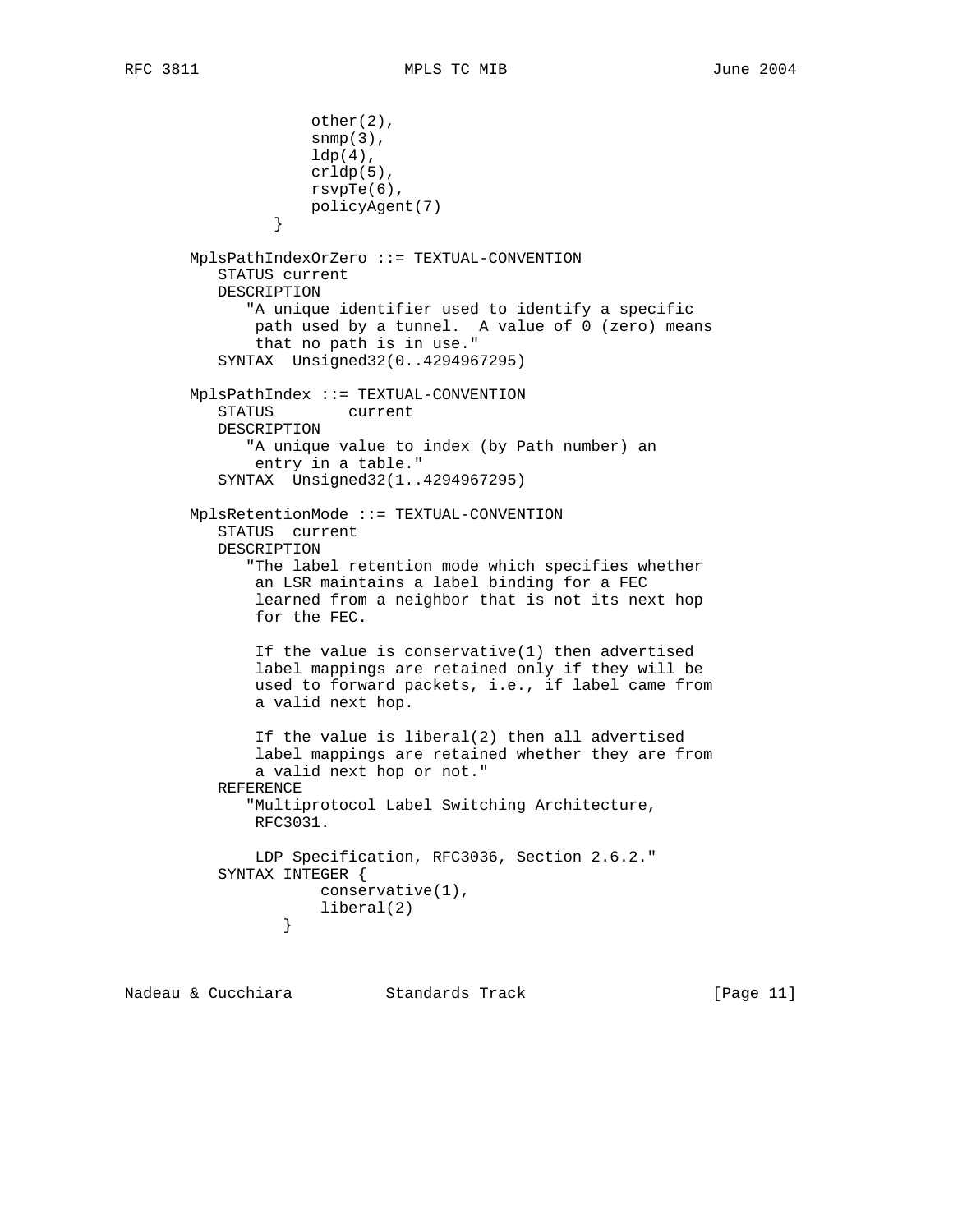MplsTunnelAffinity ::= TEXTUAL-CONVENTION STATUS current DESCRIPTION "Describes the configured 32-bit Include-any, include-all, or exclude-all constraint for constraint-based link selection." REFERENCE "RSVP-TE: Extensions to RSVP for LSP Tunnels, RFC3209, Section 4.7.4." SYNTAX Unsigned32(0..4294967295) MplsTunnelIndex ::= TEXTUAL-CONVENTION STATUS current DESCRIPTION "A unique index into mplsTunnelTable. For tunnels signaled using RSVP, this value should correspond to the RSVP Tunnel ID used for the RSVP-TE session." SYNTAX Unsigned32 (0..65535) MplsTunnelInstanceIndex ::= TEXTUAL-CONVENTION STATUS current DESCRIPTION "The tunnel entry with instance index 0 should refer to the configured tunnel interface (if one exists). Values greater than 0, but less than or equal to 65535, should be used to indicate signaled (or backup) tunnel LSP instances. For tunnel LSPs signaled using RSVP, this value should correspond to the RSVP LSP ID used for the RSVP-TE LSP. Values greater than 65535 apply to FRR detour instances." SYNTAX Unsigned32(0|1..65535|65536..4294967295) TeHopAddressType ::= TEXTUAL-CONVENTION STATUS current DESCRIPTION "A value that represents a type of address for a Traffic Engineered (TE) Tunnel hop. unknown(0) An unknown address type. This value MUST be used if the value of the corresponding TeHopAddress object is a

Nadeau & Cucchiara Standards Track [Page 12]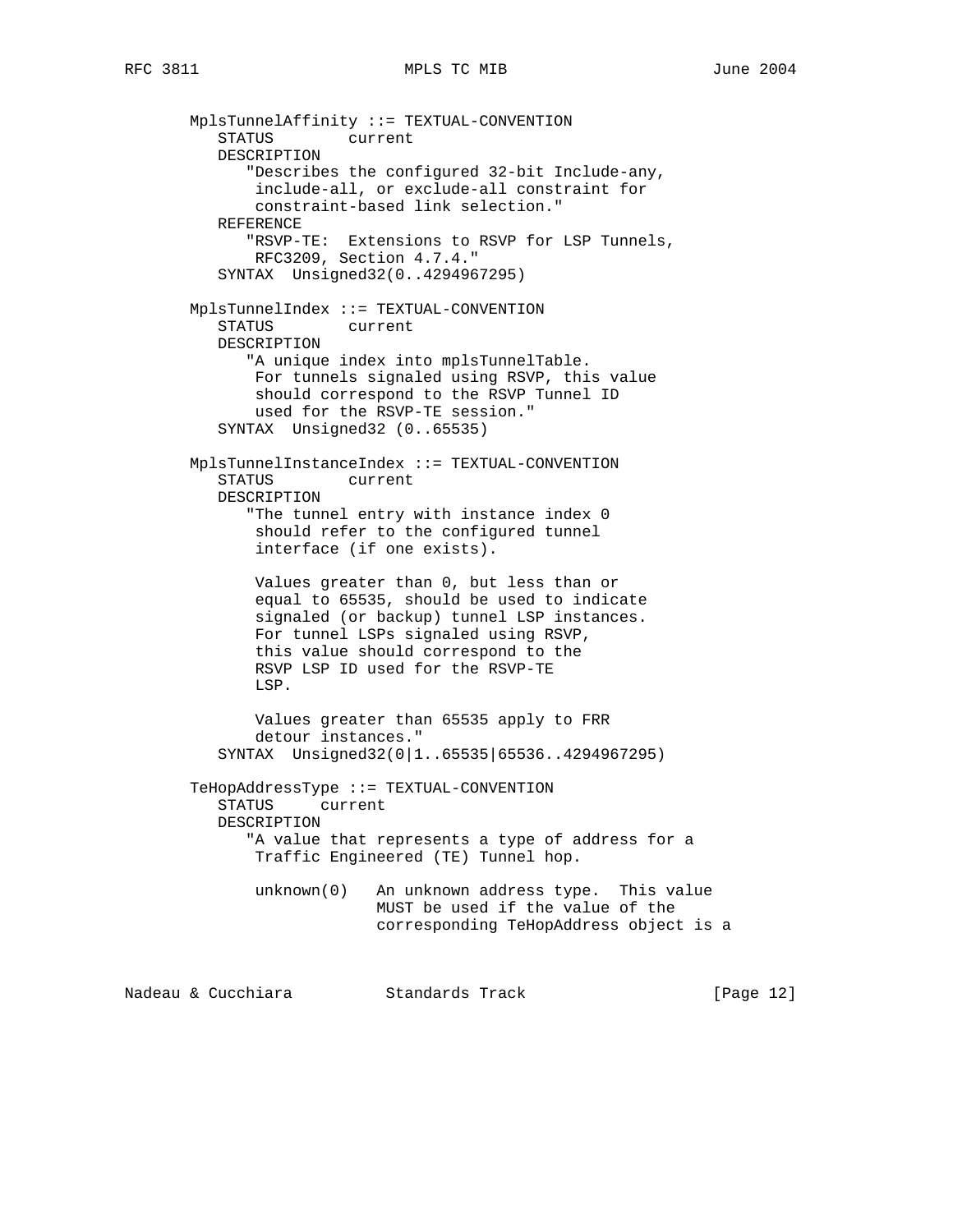zero-length string. It may also be used to indicate a TeHopAddress which is not in one of the formats defined below.

- ipv4(1) An IPv4 network address as defined by the InetAddressIPv4 TEXTUAL-CONVENTION [RFC3291].
- ipv6(2) A global IPv6 address as defined by the InetAddressIPv6 TEXTUAL-CONVENTION [RFC3291].
- asnumber(3) An Autonomous System (AS) number as defined by the TeHopAddressAS TEXTUAL-CONVENTION.
- unnum(4) An unnumbered interface index as defined by the TeHopAddressUnnum TEXTUAL-CONVENTION.
- lspid(5) An LSP ID for TE Tunnels (RFC3212) as defined by the MplsLSPID TEXTUAL-CONVENTION.

 Each definition of a concrete TeHopAddressType value must be accompanied by a definition of a TEXTUAL-CONVENTION for use with that TeHopAddress.

 To support future extensions, the TeHopAddressType TEXTUAL-CONVENTION SHOULD NOT be sub-typed in object type definitions. It MAY be sub-typed in compliance statements in order to require only a subset of these address types for a compliant implementation.

 Implementations must ensure that TeHopAddressType objects and any dependent objects (e.g., TeHopAddress objects) are consistent. An inconsistentValue error must be generated if an attempt to change a TeHopAddressType object would, for example, lead to an undefined TeHopAddress value that is not defined herein. In particular, TeHopAddressType/TeHopAddress pairs must be changed together if the address type changes (e.g., from ipv6(2) to ipv4(1))."

Nadeau & Cucchiara Standards Track [Page 13]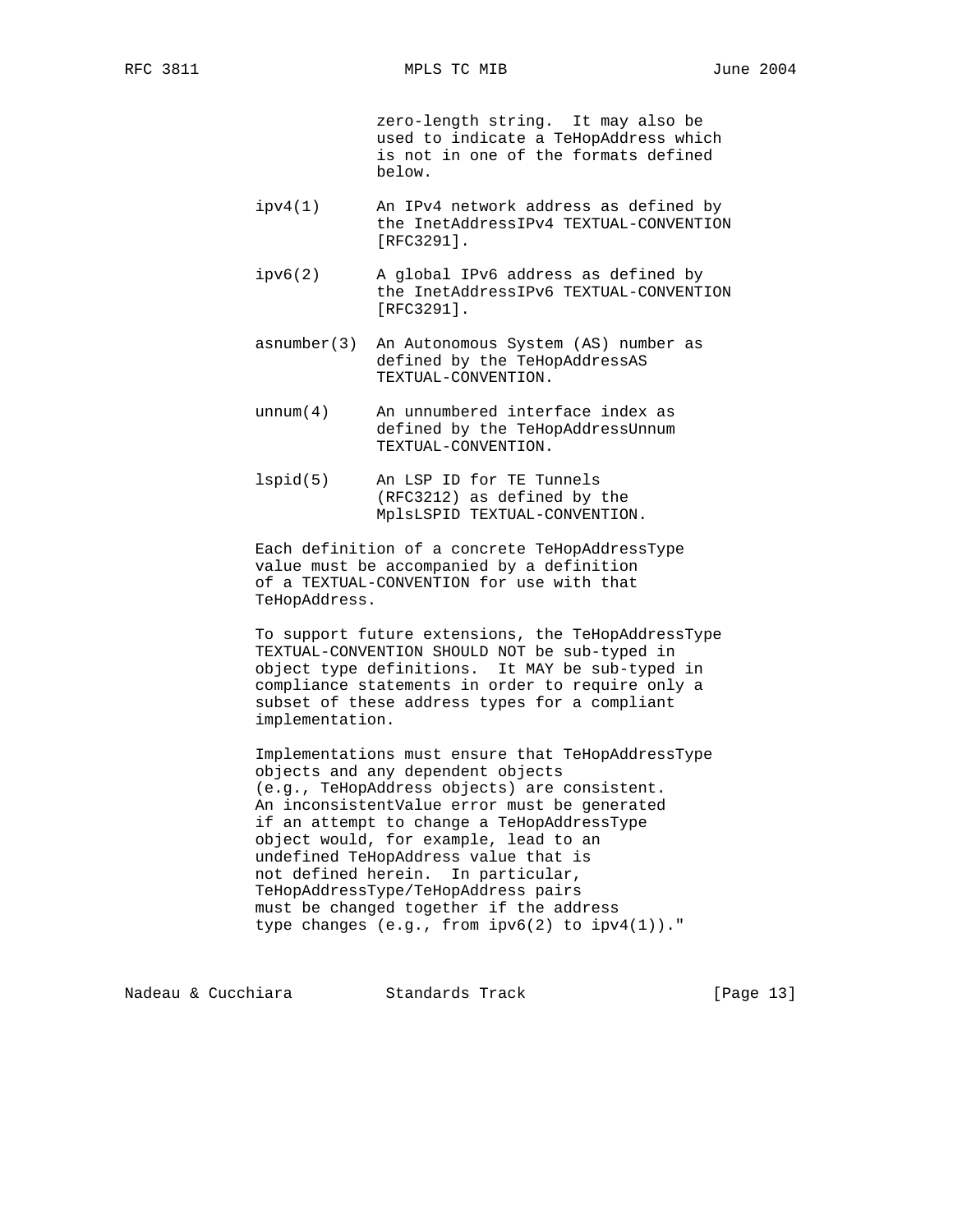REFERENCE "TEXTUAL-CONVENTIONs for Internet Network Addresses, RFC3291. Constraint-Based LSP Setup using LDP, [RFC3212]" SYNTAX INTEGER { unknown(0),  $ipv4(1)$ , ipv6(2), asnumber(3), unnum $(4)$ , lspid(5)<br>} } TeHopAddress ::= TEXTUAL-CONVENTION STATUS current DESCRIPTION "Denotes a generic Tunnel hop address, that is, the address of a node which an LSP traverses, including the source and destination nodes. An address may be very concrete, for example, an IPv4 host address (i.e., with prefix length 32); if this IPv4 address is an interface address, then that particular interface must be traversed. An address may also specify an 'abstract node', for example, an IPv4 address with prefix length less than 32, in which case, the LSP can traverse any node whose address falls in that range. An address may also specify an Autonomous System (AS), in which case the LSP can traverse any node that falls within that AS. A TeHopAddress value is always interpreted within the context of an TeHopAddressType value. Every usage of the TeHopAddress TEXTUAL-CONVENTION is required to specify the TeHopAddressType object which provides the context. It is suggested that the TeHopAddressType object is logically registered before the object(s) which use the TeHopAddress TEXTUAL-CONVENTION if they appear in the same logical row. The value of a TeHopAddress object must always be

Nadeau & Cucchiara Standards Track [Paqe 14]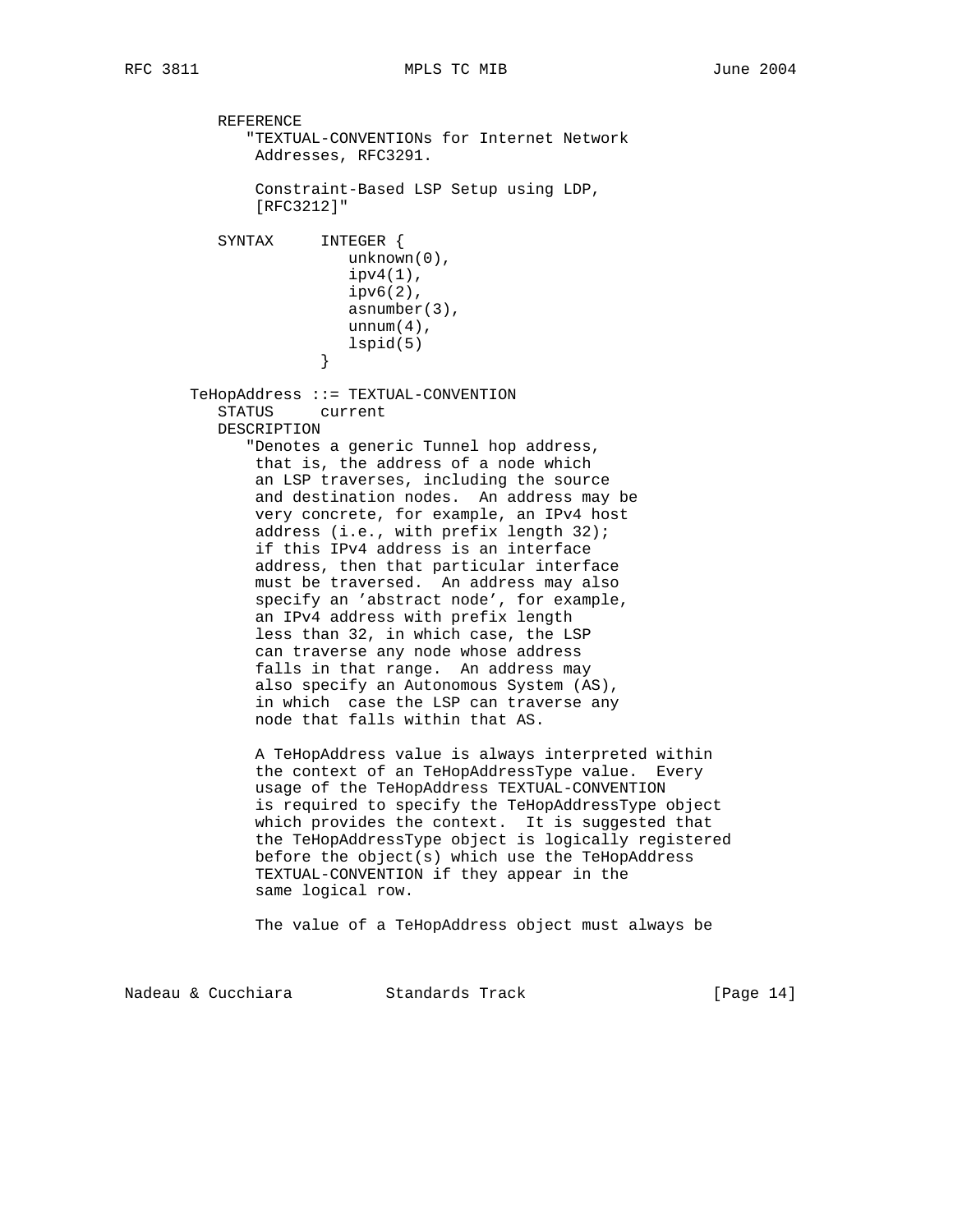consistent with the value of the associated TeHopAddressType object. Attempts to set a TeHopAddress object to a value which is inconsistent with the associated TeHopAddressType must fail with an inconsistentValue error." SYNTAX OCTET STRING (SIZE (0..32)) TeHopAddressAS ::= TEXTUAL-CONVENTION STATUS current DESCRIPTION "Represents a two or four octet AS number. The AS number is represented in network byte order (MSB first). A two-octet AS number has the two MSB octets set to zero." REFERENCE "Textual Conventions for Internet Network Addresses, [RFC3291]. The InetAutonomousSystemsNumber TEXTUAL-CONVENTION has a SYNTAX of Unsigned32, whereas this TC has a SYNTAX of OCTET STRING (SIZE (4)). Both TCs represent an autonomous system number but use different syntaxes to do so." SYNTAX OCTET STRING (SIZE (4)) TeHopAddressUnnum ::= TEXTUAL-CONVENTION STATUS current DESCRIPTION "Represents an unnumbered interface: octets contents encoding 1-4 unnumbered interface network-byte order The corresponding TeHopAddressType value is unnum $(5)$ ." SYNTAX OCTET STRING(SIZE(4))

END

Nadeau & Cucchiara Standards Track [Page 15]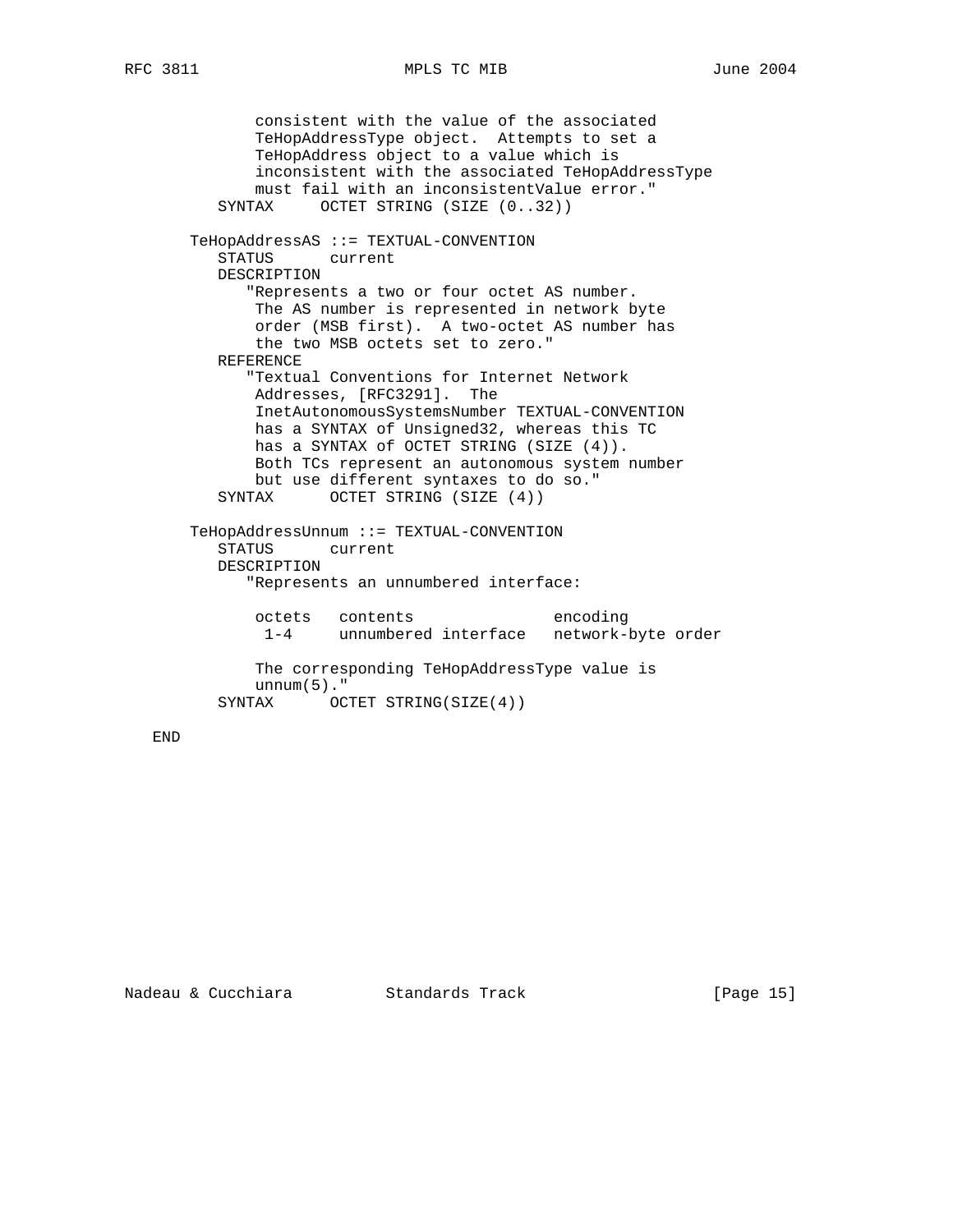## 4. References

- 4.1. Normative References
	- [RFC2113] Katz, D., "IP Router Alert Option", RFC 2113, February 1997.
	- [RFC2119] Bradner, S., "Key words for use in RFCs to Indicate Requirement Levels", BCP 14, RFC 2119, March 1997.
	- [RFC2434] Narten, T. and H. Alvestrand, "Guidelines for Writing an IANA Considerations Section in RFCs", BCP: 26, RFC 2434, October 1998.
	- [RFC2578] McCloghrie, K., Perkins, D., and J. Schoenwaelder, "Structure of Management Information Version 2 (SMIv2)", STD 58, RFC 2578, April 1999.
	- [RFC2579] McCloghrie, K., Perkins, D., and J. Schoenwaelder, "Textual Conventions for SMIv2", STD 58, RFC 2579, April 1999.
	- [RFC2580] McCloghrie, K., Perkins, D., and J. Schoenwaelder, "Conformance Statements for SMIv2", STD 58, RFC 2580, April 1999.
	- [RFC3031] Rosen, E., Viswananthan, A., and R. Callon, "Multiprotocol Label Switching Architecture", RFC 3031, January 2001.
	- [RFC3032] Rosen, E., Rekhter, Y., Tappan, D., Farinacci, D., Federokow, G., Li, T., and A. Conta, "MPLS Label Stack Encoding", RFC 3032, January 2001.
	- [RFC3034] Conta, A., Doolan, P., and A. Malis, "Use of Label Switching on Frame Relay Networks Specification", RFC 3034, January 2001.
	- [RFC3035] Davie, B., Lawrence, J., McCloghrie, K., Rosen, E., Swallow, G., Rekhter, Y., and P. Doolan, "MPLS using LDP and ATM VC Switching", RFC 3035, January 2001.
	- [RFC3036] Andersson, L., Doolan, P., Feldman, N., Fredette, A., and B. Thomas, "LDP Specification", RFC 3036, January 2001.
	- [RFC3209] Awduche, D., Berger, L., Gan, D., Li, T., Srinivasan, V., and G. Swallow, "RSVP-TE: Extensions to RSVP for LSP Tunnels", RFC 3209, December 2001.

Nadeau & Cucchiara Standards Track [Page 16]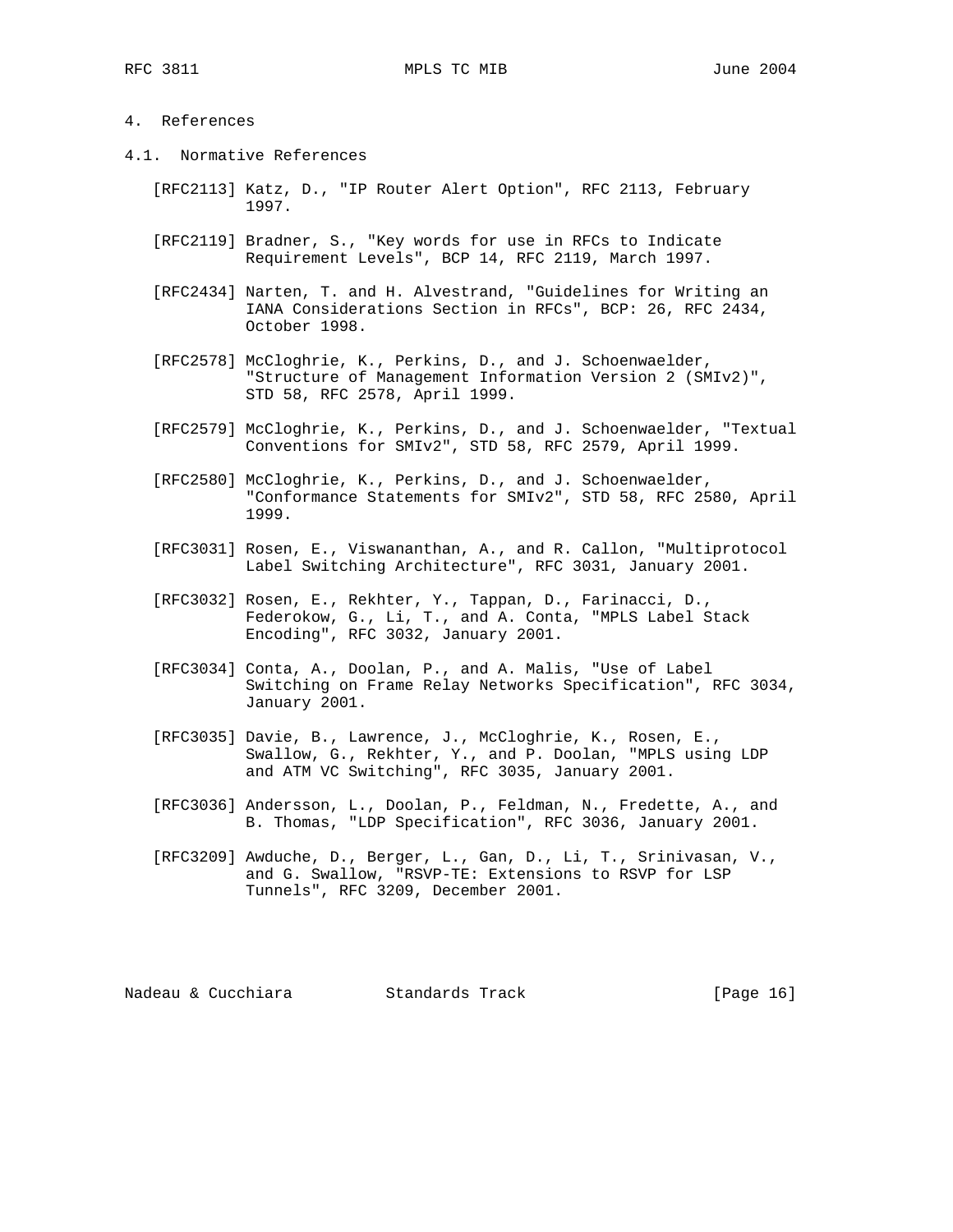- [RFC3212] Jamoussi, B., Ed., Andersson, L., Callon, R., Dantu, R., Wu, L., Doolan, P., Worster, T., Feldman, N., Fredette, A., Girish, M., Gray, E., Heinanen, J., Kilty, T., and A. Malis, "Constraint-Based LSP Setup using LDP", RFC 3212, January 2002.
- [RFC3291] Daniele, M., Haberman, B., Routhier, S., and J. Schoenwaelder, "Textual Conventions for Internet Network Addresses", RFC 3291, May 2002.
- [RFC3471] Berger, L., Editor, "Generalized Multi-Protocol Label Switching (GMPLS) Architecture", RFC 3471, January 2003.
- 4.2. Informative References
	- [RFC3410] Case, J., Mundy, R., Partain, D., and B. Stewart, "Introduction and Applicability Statements for Internet- Standard Management Framework", RFC 3410, December 2002.
- 5. Security Considerations

 This module does not define any management objects. Instead, it defines a set of textual conventions which may be used by other MPLS MIB modules to define management objects.

 Meaningful security considerations can only be written in the MIB modules that define management objects. Therefore, this document has no impact on the security of the Internet.

6. IANA Considerations

 IANA has made a MIB OID assignment under the transmission branch, that is, assigned the mplsStdMIB under { transmission 166 }. This sub-id is requested because 166 is the ifType for mpls(166) and is available under transmission.

 In the future, MPLS related standards track MIB modules should be rooted under the mplsStdMIB subtree. The IANA is requested to manage that namespace. New assignments can only be made via a Standards Action as specified in [RFC2434].

 The IANA has also assigned { mplsStdMIB 1 } to the MPLS-TC-STD-MIB specified in this document.

Nadeau & Cucchiara Standards Track [Page 17]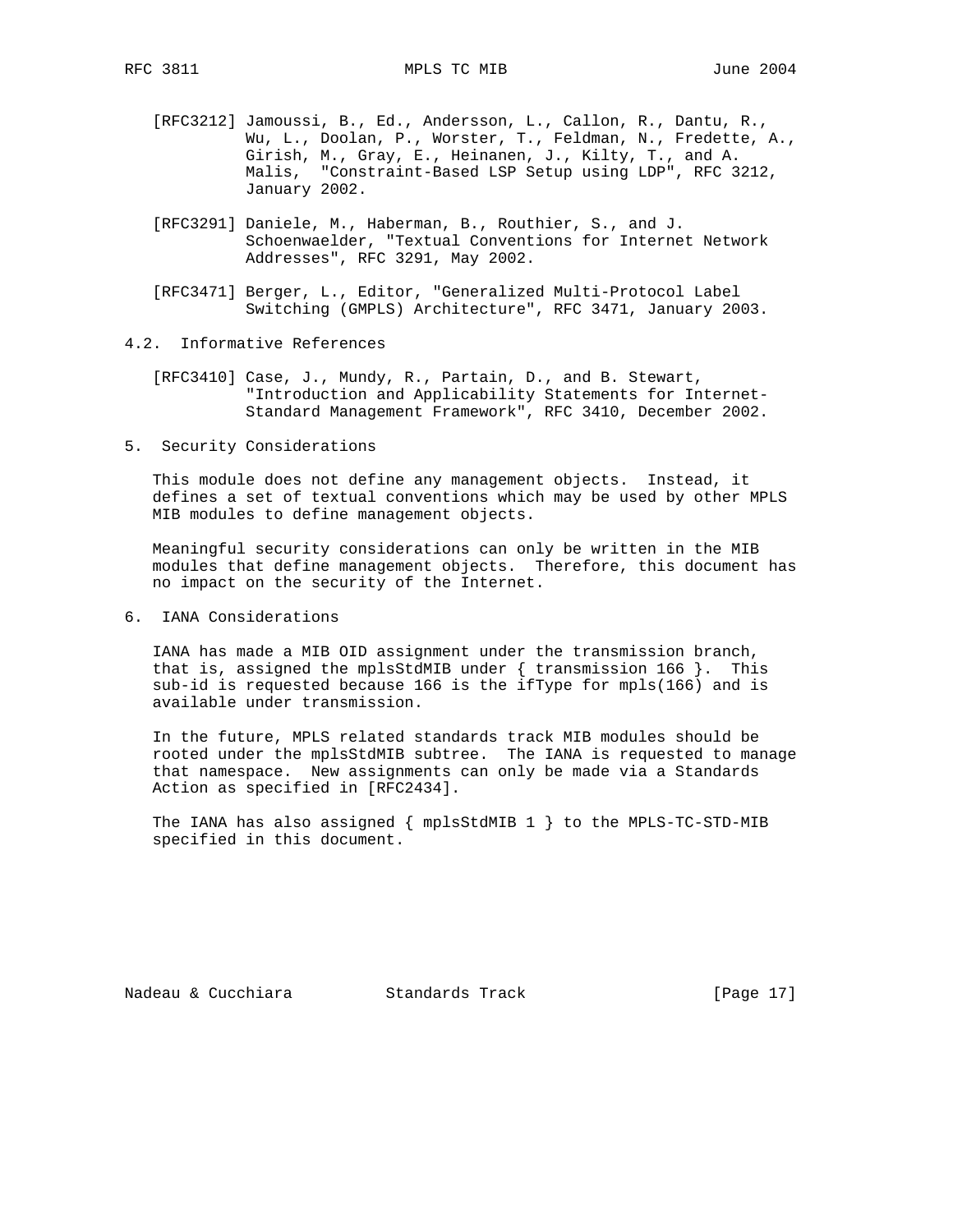# 7. Contributors

 This document was created by combining TEXTUAL-CONVENTIONS from current MPLS MIBs and a TE-WG MIB. Co-authors on each of these MIBs contributed to the TEXTUAL-CONVENTIONS contained in this MIB and also contributed greatly to the revisions of this document. These co authors addresses are included here because they are useful future contacts for information about this document. These co-authors are:

 Cheenu Srinivasan Bloomberg L.P. 499 Park Ave. New York, NY 10022

 Phone: +1-212-893-3682 EMail: cheenu@bloomberg.net

 Arun Viswanathan Force10 Networks, Inc. 1440 McCarthy Blvd Milpitas, CA 95035

 Phone: +1-408-571-3516 EMail: arunv@force10networks.com

 Hans Sjostrand ipUnplugged P.O. Box 101 60 S-121 28 Stockholm, Sweden

 Phone: +46-8-725-5900 EMail: hans@ipunplugged.com

 Kireeti Kompella Juniper Networks 1194 Mathilda Ave Sunnyvale, CA 94089

 Phone: +1-408-745-2000 EMail: kireeti@juniper.net

Nadeau & Cucchiara Standards Track [Page 18]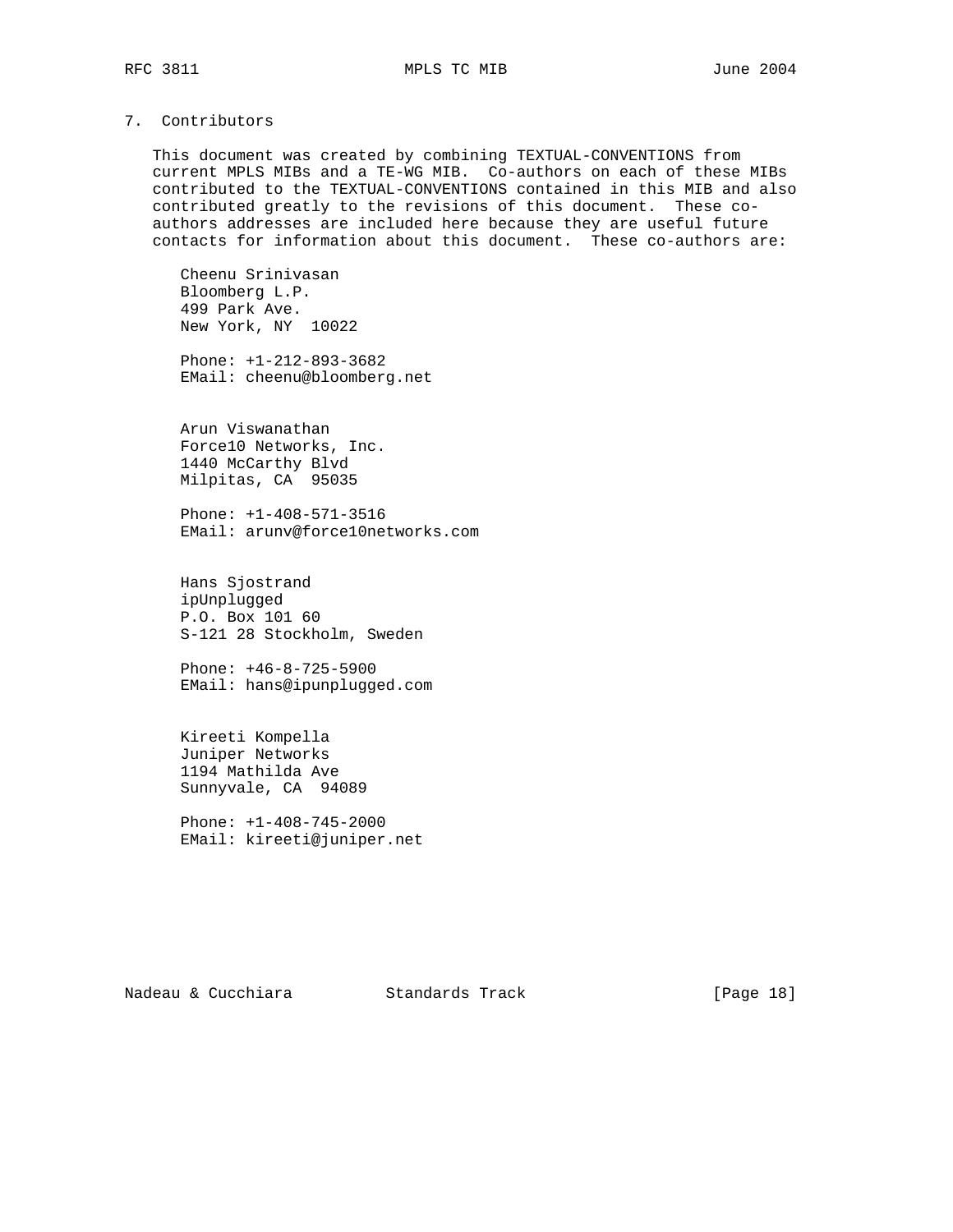8. Acknowledgements

 This document is a product of the MPLS Working Group. The editors and contributors would like to thank Mike MacFadden and Adrian Farrel for their helpful comments on several reviews. Also, the editors and contributors would like to give a special acknowledgement to Bert Wijnen for his many detailed reviews. Bert's assistance and guidance is greatly appreciated.

9. Authors' Addresses

 Thomas D. Nadeau Cisco Systems, Inc. BXB300/2/ 300 Beaver Brook Road Boxborough, MA 01719

 Phone: +1-978-936-1470 EMail: tnadeau@cisco.com

 Joan E. Cucchiara Marconi Communications, Inc. 900 Chelmsford Street Lowell, MA 01851

 Phone: +1-978-275-7400 EMail: jcucchiara@mindspring.com